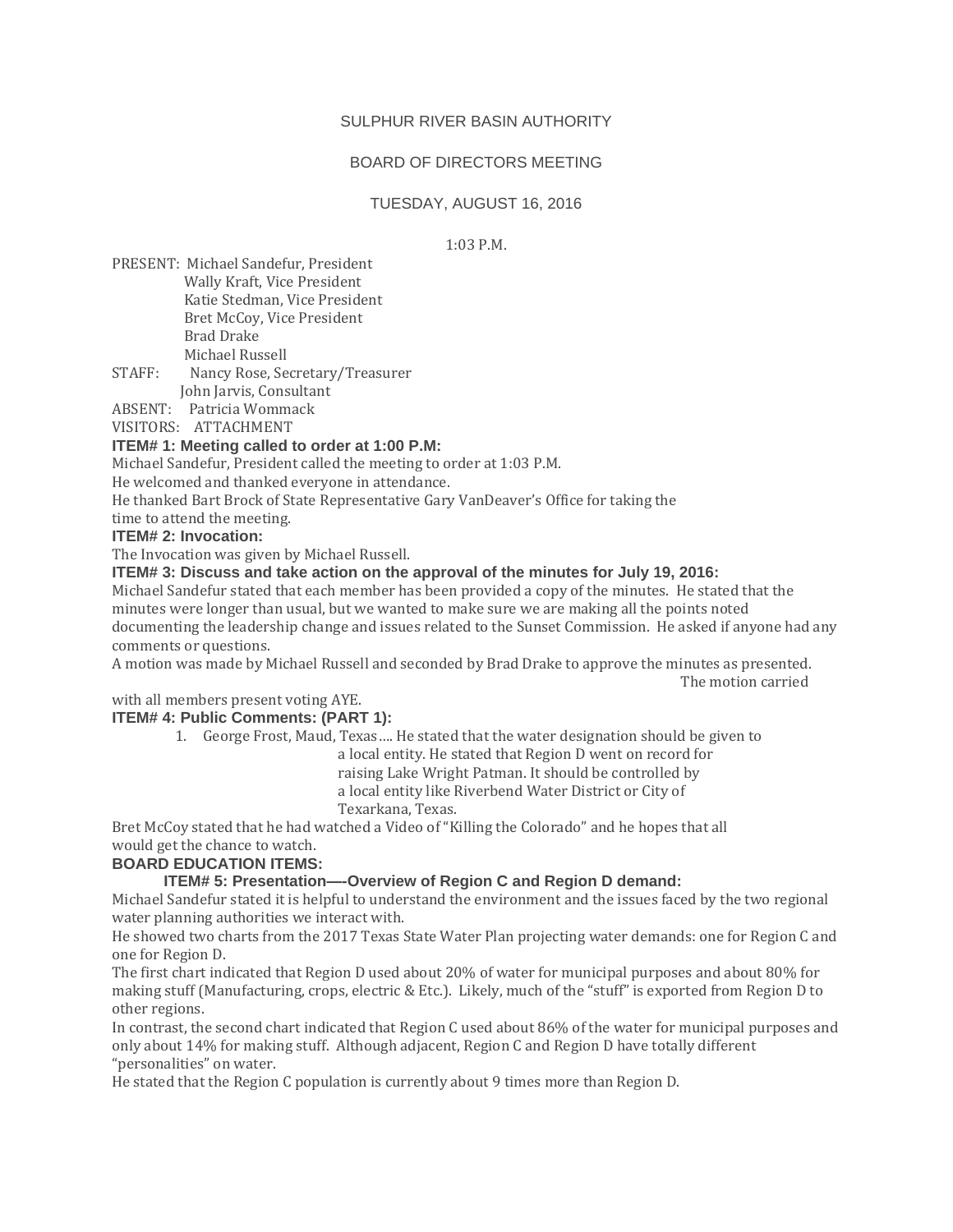The state water plan indicates that the population is expected to grow substantially in both regions; population is projected to increase 65% in Region D and 91% in Region C over the 50 year planning timeframe. Thus, Region C will be increasing its share of the population even more than the current 9 times ratio.

He stated that he did not know the best answer to prioritizing the allocation of water – both people and making things are important. He suggested that Region C and Region D should work more closely together in the future.

Audience member Sandy Cash indicated that Region C municipal water use included that of businesses, so per capita statistics could be skewed. Consistent and accurate numbers on all studies are needed to make sure everyone is on the same page.

Michael Sandefur stated that every lake, region and district have different personalities, just like the different regions do. As a result, it will be important to understand differences when making decisions.

He stated that SRBA's studies and new studies of other stakeholders in our basin will get closer to what is the correct numbers.

#### **ITEM# 6: Discuss and take action to arrange and schedule "Strategic Planning" Workshop on September board meeting date:**

Michael Sandefur stated that the business section of the upcoming board meeting is expected to be very short with few or no action items. He stated that if we have anything to vote on we will, and if not, we will quickly go into the "Strategic Planning" Workshop.

Michael Sandefur stated that John Henry Russell, President of Texarkana College will be here at the Board Meeting next month to facilitate the "Strategic Planning".

He stated that it will be an open meeting and there will be discussions with the Board of Directors and then we will likely give the stakeholders an opportunity to speak. He stated that this will be used to prepare a first draft of the "Strategic Planning" and will result in a written document and measureable goals. Then, the SRBA will measure its progress towards the goals.

Michael Sandefur read this paragraph from the book titled **"The 10 laws of Trust".** *Trust grows when* expectations are unambiauous. People need to know what winning looks like and where they stand on the path to victory. Trust comes with a scoreboard, with clarity around how results will be measured. Having no gauges is a setup for confusion. When people know what they're expected to achieve, they can focus on doing it rather than *on trying to figure out what matters most. They can trust the system.*

Michael Sandefur stated that we need to have a vision and trust. He stated that we want to be judged by others as doing a good job and we will build trust if we work at it correctly.

He stated that within a few months of revisions we will have a written draft to be voted on, perhaps in the January or February meeting. The plan will continue to be revised in the future.

Brad Drake asked if any other stakeholders have a "Strategic Plan", which if so it could be helpful to SRBA's planning process.

Michael Sandefur stated that he is excited about the opportunity in the future.

# **ITEM# 7: Discuss and take action on approval of the FY2017 Annual Budget:**

Michael Sandefur stated that each one has a copy of the Proposed Budget. He stated that he was hoping to have a "Letter" from the JCPD by now stating they would allow us to keep the overage, but that the JCPD had not had their meeting yet.

He stated that the Board had reviewed the \$225,000 operations budget both in May and last month. This meeting, we are budgeting the supplemental funds the same as last year, except that the feasibility study cost would be about \$289,000, representing the unpaid balance of the existing contracts that will be carried over into the FY2017 Budget.

He stated that we are over budget on the Legal item of this year's budget, and on office. He stated that he and Nancy had spent several hours on separating the legal items into what was sunset-related, study-related and others. He stated that the total budget was still not over budgeted.

He explained the different budget columns of the proposed budget worksheet which had been distributed; Column A, reviewed in prior meetings;

Column B, adding the Existing Contracts of Engineers;

Column C, combined A & B into the Proposed Budget for FY2017;

Column D, listing of Additional Requests to JCPD for carryover and supplemental;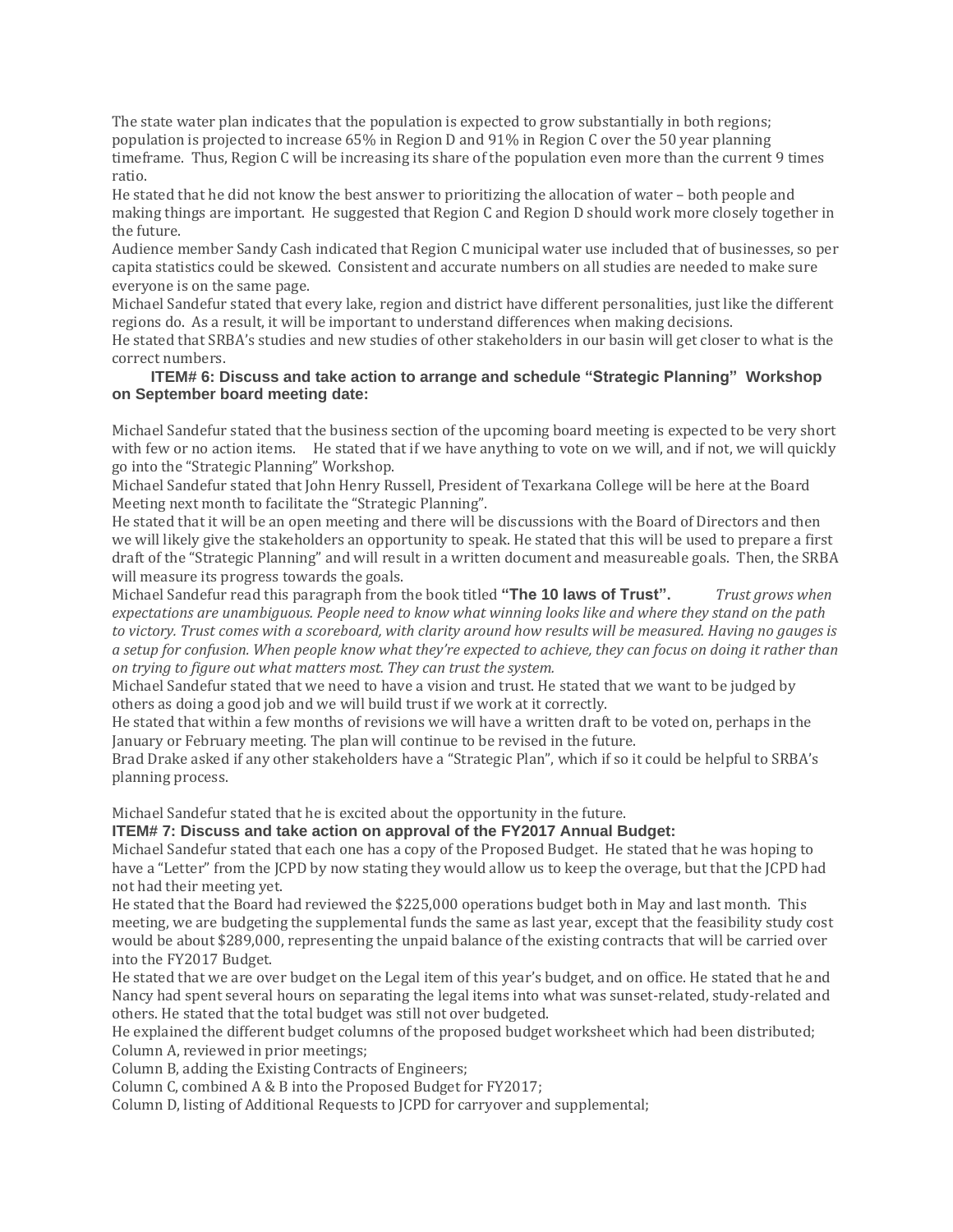Column E, Possible Amended Budget; if additional requests were approved.

Michael Sandefur asks the Board of Directors for approval of the Column C, Proposed Budget. He stated that he would be going to the JCPD Meeting on Friday, August 19, 2016 and he would know more after that meeting about the additional requests.

He stated that we need funding from local interests and not just JCPD.

A motion was made by Wally Kraft and seconded by Bret McCoy to approve the Proposed Budget as shown in Column C.

The motion carried with all members present voting AYE.

Michael Sandefur stated that he had some questions about the current cash position, and suspected some possible issues with the carryovers. He stated that he and Nancy will soon be starting the annual audit and we will be working with the Auditors to clarify these issues.

Michael Sandefur stated that the Clean Rivers Program is budgeted every two years.

He stated that we had received an extra \$11,000 for the FY2017 Budget year, which was incorporated into the CRP budget worksheet that was in the board packet.

A motion was made by Wally Kraft and seconded by Bret McCoy to approve the Clean Rivers Program Budget as presented.

The motion carried with all members present voting AYE.

**ITEM# 8: Review of Statistics from 2017 State of Texas Water Plan:**

Michael Sandefur briefly reviewed last month's State of Texas Water Plan chart showing the 39% negative impact of Sulphur basin sedimentation. This month the statistics related to a chart comparing of the drought in the 1950s and the more recent one.

He stated that during a drought, we don't know how long it will last or how short of water we are until it is over. The chart compared both the intensity of the two droughts and the duration of the droughts. He stated that we do not yet know if there was a new drought of record since the 1950s until detailed science is done. The chart does not prove that the more recent drought was worse – in fact the chart made it appear perhaps less severe overall. But, he noted that getting the right science and comparable data was important. He noted that the chart shown was for the entire state of Texas and thus was made up of averages of the different river basins. He indicated the use of averages to make specific decisions could be a problem. The question for SRBA decision-making is whether there is a new drought of record specifically in our basin, regardless of the rest of the state. Therefore, getting a new WAM for the Sulphur Basin is very important. **ITEM# 9: Discuss and take action on approving a grant application for Clean Water (CWA) Section**

# **319 (h) Non-Point Source (NPS) Grant Program with the Texas Water Resources Institute:**

Michael Sandefur stated that we have a Special Guest with us today, Dr. Lucas Gregory, and asked John Jarvis to introduce Lucas to the Board of Directors.

John stated that Lucas Gregory was with the Texas Water Resource Institute (TWRI). He began working at TWRI in 2006 after he earned his Master's in water management and hydrological sciences and Bachelor's in agricultural systems management, both from Texas A&M University. Lucas said he had been raised by an A&M family, so he had no choice but choose A&M.

John stated that Lucas and others with TWRI have been working closely with him, Mike Buttram and Nancy Rose to get this Grant process finalized. He stated that they have all been very helpful in getting this done. John stated that we have a small window of getting this Grant at this time due to competition for limited resources, but there will be other Grants to apply for at later dates.

Lucas Gregory stated that he had done research on proposal for Section (CWA) 319.

He stated that we have to do the Quality Assurance Project Plan (QAPP), which is a lot of paperwork. Then we have to do the Characterization Water Plan to be able to identify the data, with the following approach: Task I: Characterization Water Plan

Task 2: Watershed Model (To identify the problem areas)

Task 3: Evaluation Management Strategy

Task 4: Stakeholders Engagement

Lucas stated that we should hear back in October if we were tentatively selected, and it would probably be September 2017 before the Grant is funded. If SRBA does receive the Grant, it requires an 80% to 20% match. SRBA can use some of the Clean Rivers Program as Work in Kind for this match.

Michael Sandefur stated that he had seen lots of E-Mails going back and forward between SRBA and TWRI to design the project and prepare the grant application. He stated that we have received three "Letters of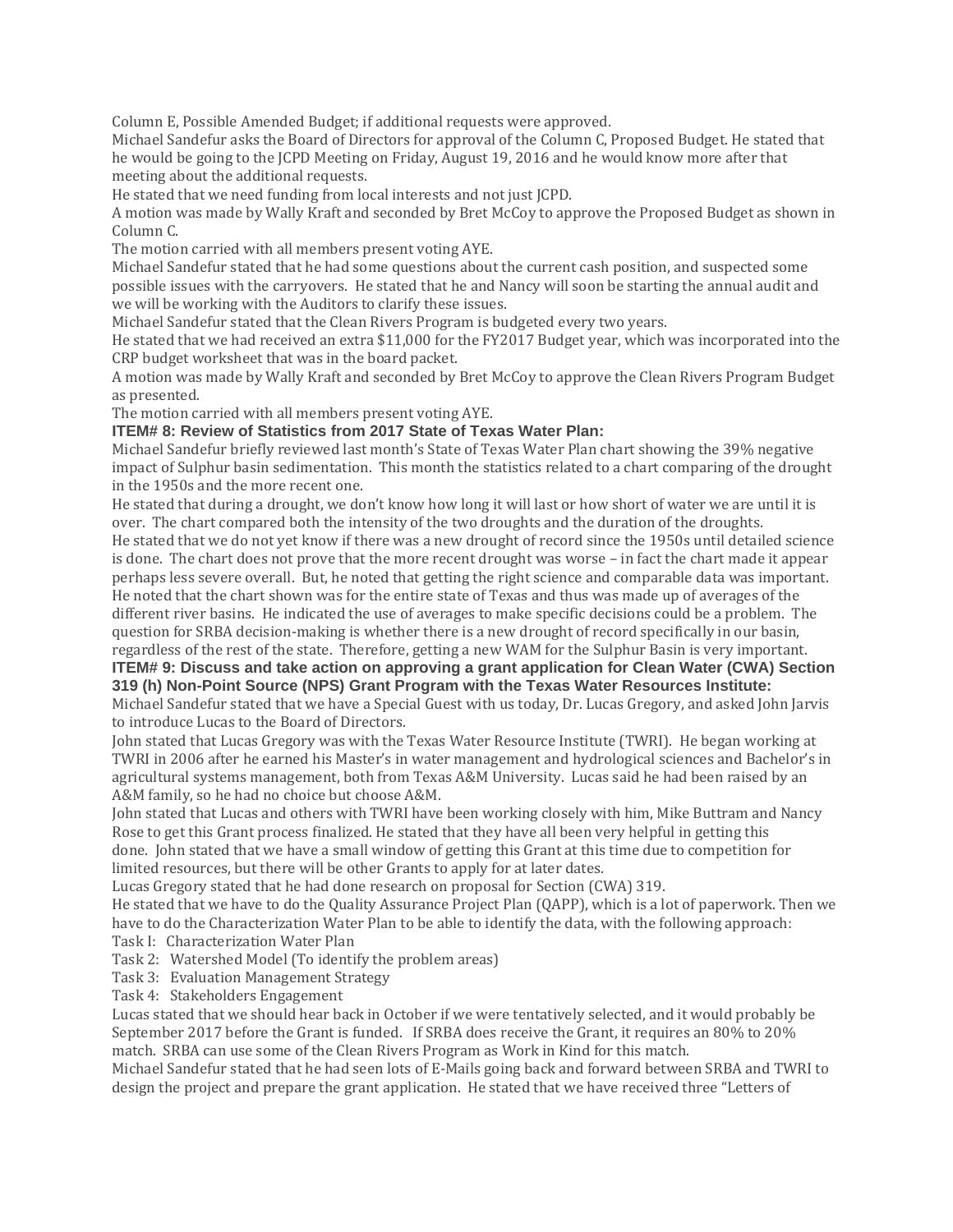Support" for SRBA in this Grant. He stated the "Letters of Support" were from Cass County Judge, Northeast Texas Municipal Water District and State Representative Gary VanDeaver.

He stated that Region D would not be having a meeting in time to approve the letter and he was hoping that Riverbend Water Resource District would approve a letter of support meeting is the next day.

A motion was made by Michael Russell and seconded by Wally Kraft to give the authorization to Michael Sandefur to sign the Grant Application.

The motion carried with all members present voting AYE.

**ITEM# 10: Discuss Sunset related open meetings/transparency and other Sunset matters:**

Michael Sandefur stated that the Sunset hearing from the Commissioners was to be held on Monday, August 22nd, 2016 at 9:00 A.M.

He stated that he had asked three times if we need to be present for the Hearing. He was told "No" every time and was told there would not be any Testimony given by anyone.

He stated that he would not be able to attend, but asked if any of the Board of Directors would like to attend. Michael Sandefur read some of the recommendations.

- 1. Institute new leadership at SRBA by requiring the terms of all SRBA board members to expire on September 1, 2017.
- 2. Direct the SRBA board to hire an executive director.
- 3. Direct SRBA to seek local financial investment in its water development projects.
- 4. Direct SRBA to seek bids for the next phase of its feasibility study.
- 5. Direct SRBA to implement best practices to improve transparency and openness in its operations.

Adopt recommendation 1.5, but also require SRBA, after posting board materials on its website, to create a listserv to enable people to sign up for updates when the board posts new materials to the website. Two new requirements were added for consideration:

Repeal Sulphur River Basin Authority's unused authority to provide hydroelectric power, parks and recreation facilities, solid waste service, and forestation services.

Require the Sulphur River Basin Authority to seek the advice and consent of the Ark-Tex-Council of Governments before making a decision on a project for which it would seek permits.

He stated that we would likely be addressing these Sunset recommendations through the Strategic Planning process.

Michael Sandefur stated that he, Nancy and John met with our Webpage provider to have some updates done. He stated that he hopes soon to have more information on the Webpage that will be helpful to all.

# **ITEM# 11: Updates on the Clean Rivers Program:**

Dr. Mike Buttram thanked Lucas Gregory for all his help in the TWRI Grant.

Dr. Buttram stated that he had finished all the water monitoring, except for one site.

He stated that he has completed the Quality Assurance Project Plan (QAPP).

He stated that he and Nikki Dictson, TWRI, is working on setting up some dates for SRBA to help present information on Riparian Buffers. He stated there should be three workshops. The first two should be held in November 2016 in Paris, Texas and Red River County. The third one should be held in February 2017 in Texarkana, Texas.

He will be getting more information out to the public on public meetings soon.

#### **ITEM# 12: Updates on the Feasibility Study:**

John Jarvis, Consultant stated that each one has a copy of the July monthly report and the RPS guide sheet. He stated that he had attended a two-day Workshop at the Ft. Worth Corps of Engineers Office on the Mitigation and the EFM and the EFM is 99.9% complete.

He stated that there is lots of information now provided by the Corps of Engineers, so SBG can now get started integrating this information into the study. The next 60 days is going to be moving fast to get the workload done by December 31, 2016.

He stated that the date for TSP should be completed by December 31, 2016, but that is not in writing. **ITEM# 13: Updates on Region D:**

Michael Sandefur stated that he and Katie attended the Region D Meeting.

He stated that there was a room full of people and Mr. Bech Bruun, Chairman of TWDB, spoke at the Region D Meeting.

He stated that the term was up for Linda Price, Chair of Region D so there will be a new Chairman selected at the next meeting. He stated that they also added or changed out 8 new board members.